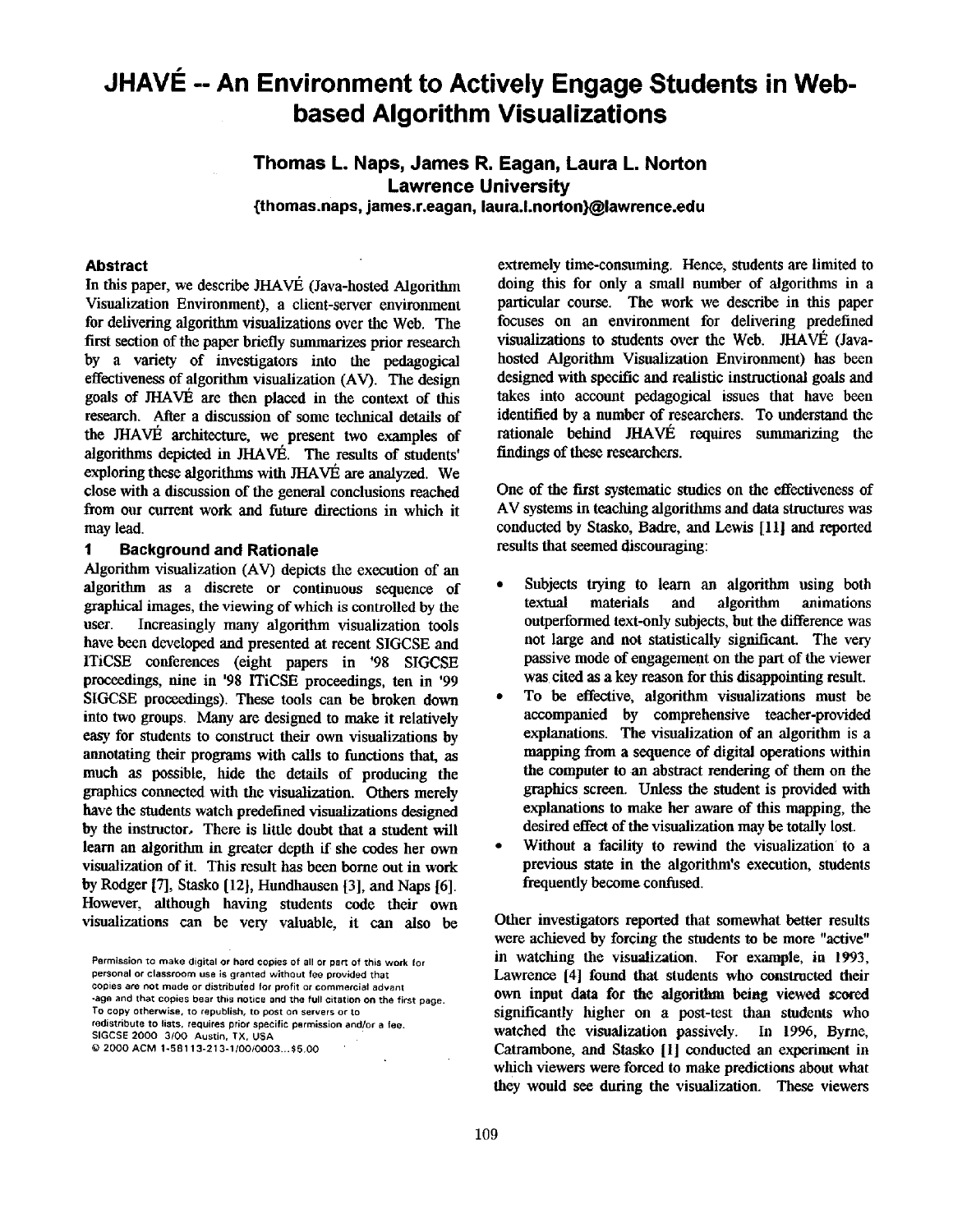scored significantly better on a post-test than others who merely watched identical visualizations without making such predictions. The success of Wolfe's TERA system [8] also reinforces the hypothesis that requiring students to make predictions about what they will see can positively affect their learning. TERA allows students to explore the effects of graphics rendering algorithms in two modes - explore mode and quiz mode. In quiz mode, students are presented with a scene and must determine the rendering algorithm used to produce that scene. A recent study by Wolfe, Grissom, and Naps [ 14 ] found that three groups of students who used TERA did extraordinarily well on exam questions about the rendering algorithms they had studied. Findings such as these all point to the same conclusion - actively engaging students by using hooks that force their interaction with the visualization is essential to making AV an effective instructional tool.

We must also be careful in defining the instructional goals of an AV system. The study of algorithms in CS2 or an upper-level algorithms course involves five different types of understanding: (1) understanding the algorithm as a "recipe", (2) understanding why the recipe solves the problem, (3) formally proving the algorithm is correct, (4) performing an efficiency analysis of the algorithm, and (5) coding the algorithm in a programming language.

In [2], deMarneffe argues that using technology, including predefined algorithm visualizations, cannot make a substantive difference in  $(3)$ ,  $(4)$ , and  $(5)$ . Certainly the effect of AV in achieving these types of understanding will be limited. Consequently, in designing JHAVE, we focused on developing a system that would help students achieve the first and second types of understanding. After using JHAVÉ to view examples of an algorithm's execution, we want students to be able to manually trace the execution of the algorithm with a small data set and feel that they understand why the algorithm works. If in fact the visualizations delivered by JHAVE succeed in reaching these goals, it will allow the instructor to spend **her** contact time with students discussing the weightier issues involved in the latter types of understanding cited above.

With this as background, the design goals for JHAVE emerged as follows:

- Present students with at least two types of visualizations -- smoothly running animations and sequences of discrete snapshots. Both should have a rewind capability.
- Supplement the visualization of the algorithm with context-sensitive textual material in a Web browser window. "Context-sensitive" means that the textual

material should change to fit the current state of the visualization.

- Provide the student with *input generators --* pop-up windows that allow the student to provide input to the algorithm so that she can engage in "what-if' kinds of exploration. Just as one learns concepts in mathematics by repeatedly doing exercises, so one comes to an understanding of how an algorithm works by repeatedly tracing through how the algorithm manipulates different data sets. In this sense, the visualizations delivered by JHAVÉ should be "predefined" only in the sense that, after the student has triggered the input of data to the algorithm, the graphic rendering of the algorithm's execution is dictated by the instructor's design of the visualization.
- Force the student into active participation by interrupting the visualization with "stop-and-think" questions. Such questions make the student predict what she will see in the next step of the visualized algorithm. Without such questions, once a student becomes confused, continuing to watch a visualization is akin to watching a movie in which one has lost interest. Stop-and-think questions change this dramatically. When a confused student answers a question incorrectly, continuing with the visualization not only provides the student with the correct answer but serves to reset the student's perception of the algorithm back on the track intended by the instructor.

## **2** The JHAVÉ Architecture

JHAVÉ in itself is not an algorithm visualization system. Rather it is a client-server architecture, implemented in Java, into which more specific AV engines may be plugged. As it is currently configured, there are two such engines - one for the Samba animation scripting language designed by Stasko [10,131 and one for the GAIGS data structure visualization language developed by Naps [5]. Once such an engine "plugs into" JHAVÉ, designers of a visualization using that engine can easily incorporate the pedagogical tools that come with the JHAV $E$  environment -- context-sensitive documentation in a browser window, input generators, and stop-and-think questions. The main criterion for an AV engine to be plug-compatible with  $JHAVE$  is that it must produce its visualization using a script file. With the script file methodology, a program implementing the algorithm to be visualized executes and, instead of directly rendering a visualization of the algorithm, it writes visualization commands to the script file. When the algorithm terminates, this script file is parsed and rendered by the AV engine.

In JHAVE's client-server model, the server application manages the available algorithms and generates the visualization script files that the client can display. In a standard session, a Web surfer first launches an instance of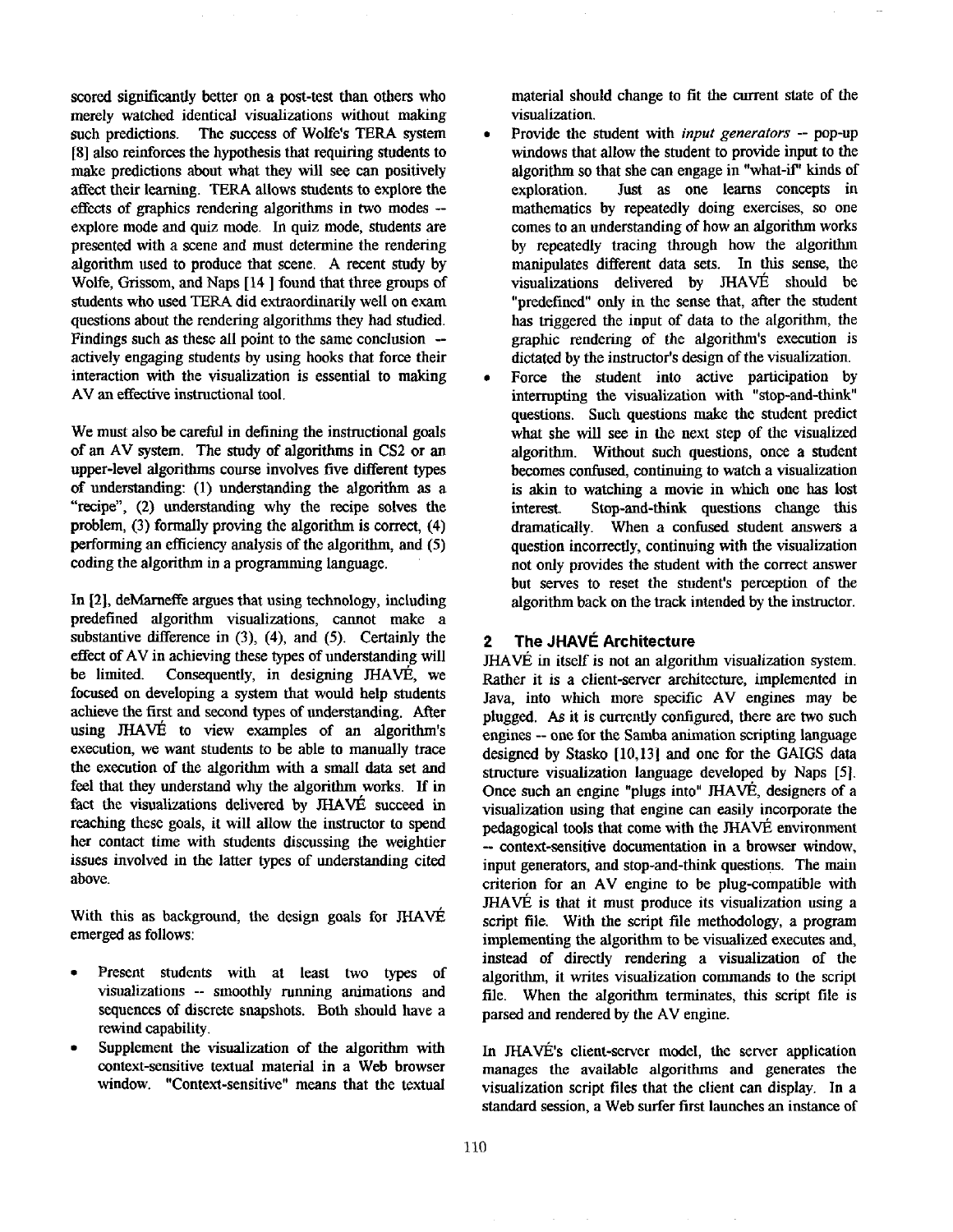the AVClient applet, which displays a listing of available algorithms. When the user selects an algorithm from that list, the client applet sends a request to the server, which will run the program that generates the script file for that algorithm and send it back to the client. The client then renders it with the appropriate engine. If the algorithm requires input from the user, the server sends an input generator object to the client. This is just a frame with appropriate input areas for the user. Once the user fills out these areas, the client returns the user's input to the server as a data set to use when running the algorithm.

Within the listing of available algorithms, algorithms can be grouped by type to indicate whether they can interchange data sets. Thus, when a user requests a visualization of, for example, Prim's minimum spanning tree algorithm, she can subsequently view how Kruskal's algorithm would work on the same data set. Alternatively, the server could provide visualizations of the same algorithm for different engines, allowing the user to observe the algorithm's execution from the perspective of GAIGS' discrete snapshots or Samba's smooth animations.

One key advantage of JHAVE's design lies in its portability. Written in Java, the server application itself can be relocated from one operating system to another without making any changes. This is in stark contrast to older environments such as WebGAIGS [5] that made extensive use of CGI scripts to launch visualizations. Programs that implement algorithms producing visualization scripts, however, can be written in *any*  language. They are merely executed at the direction of the Java server application. This means that, under the JHAVE environment, an instructor who wishes to provide her own visualizations for students is not tied to writing them in Java. Hence there is a great deal of variation in the ways one can produce visualizations that ultimately are viewed in JHAVE. For instance, prior to the advent of the Web, we had written many Pascal and C<sup>++</sup> programs that produced GAIGS and Samba visualization scripts. Whereas the visualizations produced by these programs once had to be viewed locally using operating system specific tools, they now can be conveniently distributed over the Web. All we had to do to our old programs is modify them so that, inside the scripts they produced, annotations were inserted as to when context-sensitive documentation windows and stop-and-think questions should pop up during the course of the visualization. This methodology also allows students in a course to write Webviewable visualizations even though they are not programming in Java. Merely load the students' scriptproducing programs on the departmental Web server, and  $JHAVE$  can make the visualizations produced by these programs available for everyone to explore.

#### **3 Examples and User Testing**

To initially test the system, we prepared visualizations and accompanying materials for two algorithms studied in our upper level algorithms course -- the 0/1 knapsack problem and the Knuth-Morris-Pratt string search algorithm. For a discussion of these algorithms, the reader is *referred* to [9]. The visualization for the knapsack problem was built from a C++ program that created a Samba script while that for the KMP algorithm came from a Pascal program that produced a GAIGS script. During the past summer, these visualizations *were* presented to a small group of five students who had completed our CS2 course but who had not yet been exposed to the algorithms. For the knapsack problem, we used JHAV $E$ 's stop-and-think questions to interrupt the animation with multiple-choice questions that asked what two previously computed values in the optimal value matrix had to be compared to fill in the currently empty matrix position (see Figure 1). The visualization for the KMP algorithm interspersed GAIGS snapshots with fill-in-the-blank questions that asked students first for the values to be stored in the pattern string's alignment array and later about the indices at which realignment would occur in the second phase of the algorithm (see Figure 2). After studying the algorithms for approximately two hours, the students *were* asked to manually trace each algorithm on a small data set and then to respond to a set of subjective questions regarding the effectiveness of the



*Figure 1 -- Knapsack problem with Samba controls, context-sensitive documentation, AV rendering window, and multiple-choice question.*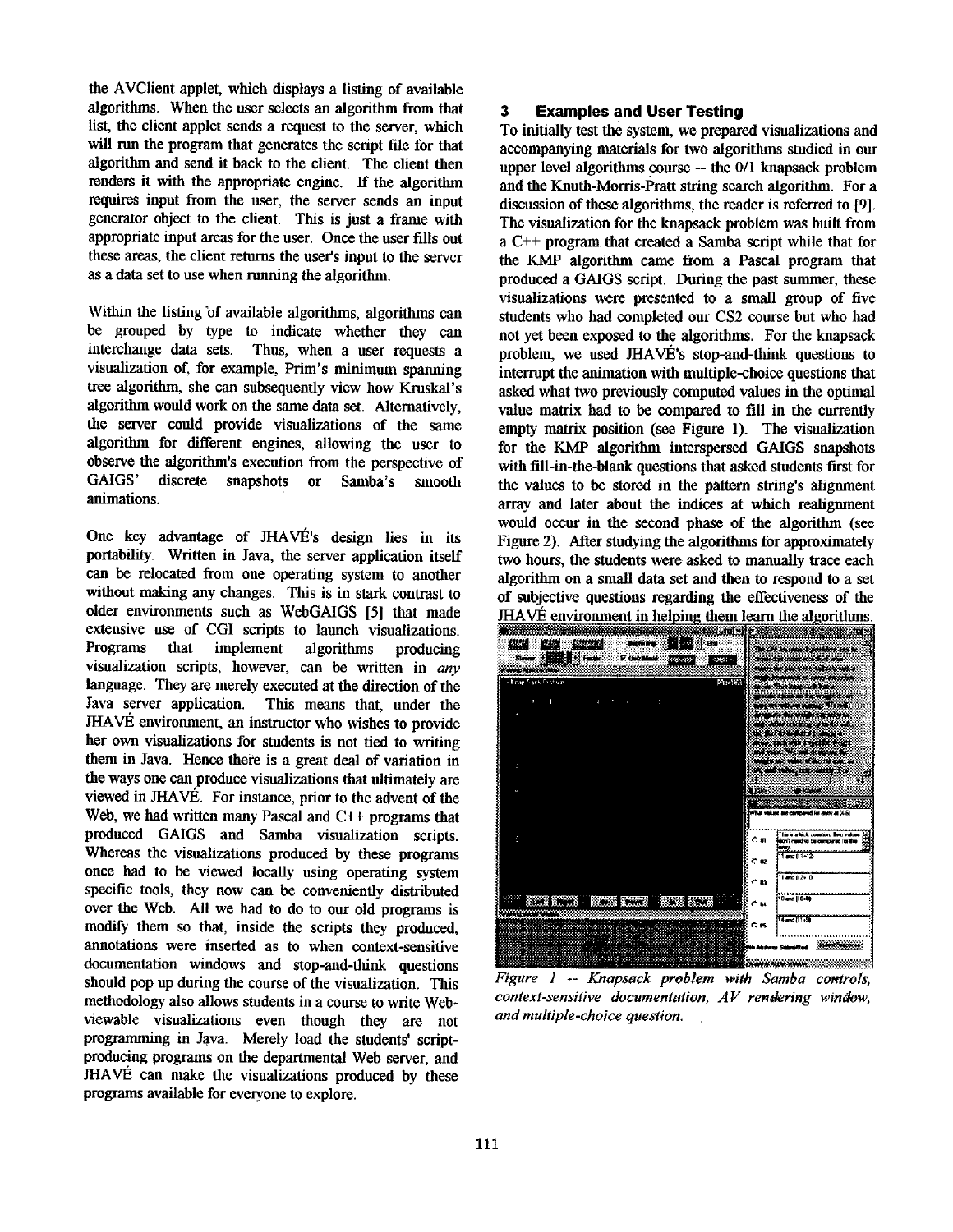

*Figure 2 -- IKMP algorithm with GAIGS controls, context=*  sensitive documentation, AV rendering window, and fill*in-the-blank question.* 

The ability of the students to trace the algorithms after participating in the visualizations was guardedly encouraging. For the knapsack problem, all students arrived at an understanding of the algorithm to the extent that they could fill in the matrix of values computed by the algorithm for a small instance of the problem. Two of the students made a minor arithmetic error at one stage of the trace, but an examination of their responses made it clear that their error was purely one of calculation and not of understanding. On the post-test questions for the KMP algorithm, only two of the five students were correctly able to trace the entire algorithm, that is, both the phase that determines the values for the pattern string's alignment array and also the phase in which the alignment array is consequently used to perform the actual search. The three students who made errors did so during their trace of the algorithm's first phase. Their traces of the realignments during the second phase of the algorithm were then consistent with their earlier errors.

Student comments on the strengths and weaknesses of the system were very helpful. There was a split as to whether the discrete snapshots of GAIGS were more effective than the smooth animations of Samba. One student who preferred Samba remarked that the animation "allowed me to see where things go, what things go together to make the next step." Another who preferred the GAIGS visualization noted, "Animations are hard to follow. It takes some detailed thinking to get to the next step, and the animation doesn't wait for you to think." The students were unanimous in emphasizing the importance of the context-sensitive documentation windows, offering comments such as "The visual effects do help, but without the accompanying description of them, I would have no idea what's happening." Several students criticized that the particular documentation we provided with these two algorithms was not enough. For example, one said, "there

should be a better description of how to interpret a particular picture." Finally, the stop-and-think questions were universally well received. According to one of the participants, "Questions are by far the feature most conducive to understanding the algorithm. They force you to figure out what's going on. However, I found that I was able to see the answers to the questions before I completely understood why those were the right answers."

# **4 Future Directions and Conclusions**

In many respects, JHAV $E$  just represents a starting point. There are a variety of directions to proceed from here:

- 1. We're anxious to have other computer science instructors try JHAVÉ. This can be done at several levels. If you merely want to try the algorithms we already have incorporated into JHAVÉ, point your browser at http://gaigs.cmsc.lawrence.edu. If you have a program that you used in the past to produce GAIGS or Samba visualization scripts, we would be happy to review that program and add it to the collection of visualizations that can be launched with JHAVÉ from our server. If you've written an AV system that could become an AV engine for JHAVE or if you would like to run JHAVÉ directly on your Web server, please contact us.
- 2. Much research needs to be done on how to effectively generate and use stop-and-think questions during the course of a visualization. These questions have to be generated in automated fashion by the same program that is producing the script files and are therefore highly dependent on the data the program is manipulating. There are significant computerassisted-instruction and artificial intelligence issues involved in the effective production of such questions.
- 3. Although JHAVE is able to synchronize a visualization with context-sensitive documentation, the documentation we presently use is still static in that it knows nothing about the specific data in that image. For instance, the documentation might inform the viewer "the red node will be moved up a level in the tree," but it doesn't know enough to say "the red node *containing 4* will be moved up a level in the tree." This is because the documentation has been written statically, that is, before the execution of the algorithm that it tries to explain. It would be even more valuable if the documentation could be dynamically produced as the algorithm executes. It would then have much more awareness of the data being manipulated and could offer a much more specific explanation to the student.

In addition to these avenues for continued research, there are lessons learned from our experiences with  $JHAVE$  that apply to the design and use of all AV systems. In